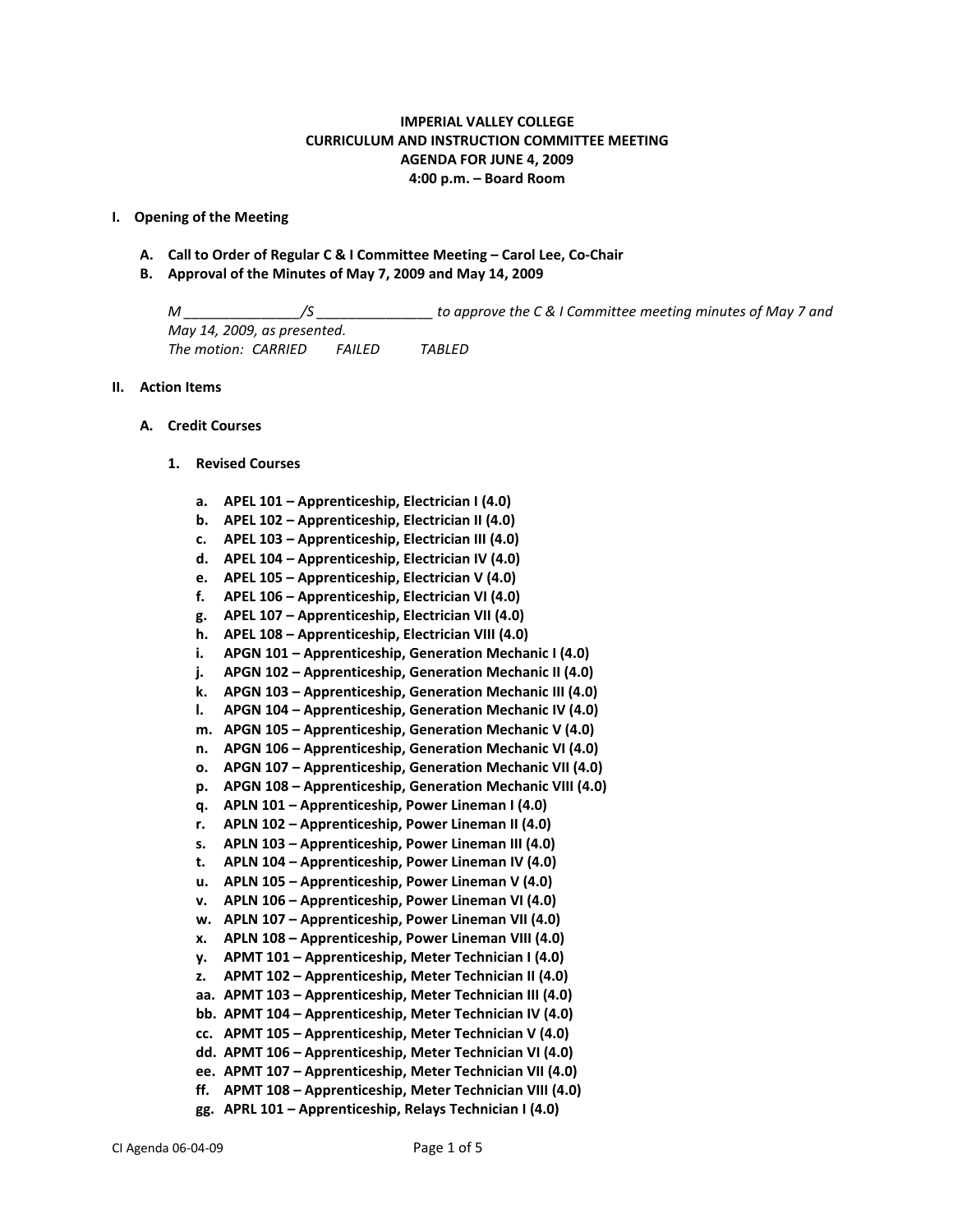```
hh. APRL 102 – Apprenticeship, Relays Technician II (4.0)
ii. APRL 103 – Apprenticeship, Relays Technician III (4.0)
jj. APRL 104 – Apprenticeship, Relays Technician IV (4.0)
kk. APRL 105 – Apprenticeship, Relays Technician V (4.0)
ll. APRL 106 – Apprenticeship, Relays Technician VI (4.0)
mm.APRL 107 – Apprenticeship, Relays Technician VII (4.0)
nn. APRL 108 – Apprenticeship, Relays TechnicianVIII (4.0)
oo. APSB 101 – Apprenticeship, Substation-Electrician I (4.0)
pp. APSB 102 – Apprenticeship, Substation-Electrician II (4.0)
qq. APSB 103 – Apprenticeship, Substation-Electrician III (4.0)
rr. APSB 104 – Apprenticeship, Substation-Electrician IV (4.0)
ss. APSB 105 – Apprenticeship, Substation-Electrician V (4.0)
tt. APSB 106 – Apprenticeship, Substation-Electrician VI (4.0)
uu. APSB 107 – Apprenticeship, Substation-Electrician VII (4.0)
vv. APSB 108 – Apprenticeship, Substation-Electrician VIII (4.0)
ww.APSC 101 – Apprenticeship, SCADA/Telecommunications I (4.0)
xx. APSC 102 – Apprenticeship, SCADA/Telecommunications II (4.0)
yy. APSC 103 – Apprenticeship, SCADA/Telecommunications III (4.0)
zz. APSC 104 – Apprenticeship, SCADA/Telecommunications IV (4.0)
aaa.APSC 105 – Apprenticeship, SCADA/Telecommunications V (4.0)
bbb.APSC 106 – Apprenticeship, SCADA/Telecommunications VI (4.0)
ccc. APSC 107 – Apprenticeship, SCADA/Telecommunications VII (4.0)
ddd.APS 108 – Apprenticeship, SCADA/Telecommunications VIII (4.0)
```
*M \_\_\_\_\_\_\_\_\_\_\_\_\_\_\_/ S \_\_\_\_\_\_\_\_\_\_\_\_\_\_\_ to approve the revision of the credit and transferability status from credit, non-degree applicable ("Nontransferable, non-degree-applicable") to credit, degree-applicable ("Nontransferable, AA/AS degree only"), for APEL 101 – 108, APGN 101 – 108, APLN 101 – 108, APMT 101 – 108, APRL 101 – 108, APSB 101 – 108, APSC 101 – 108 (items a – ddd), effective 2005 - 2006, to correct an oversight, as presented. The motion: CARRIED FAILED TABLED*

```
eee.ELTT 101 – Electrical Trades I (4.0)
fff. ELTT 102 – Electrical Trades II (4.0)
ggg.ELTT 103 – Electrical Trades III (4.0)
hhh.ELTT 104 – Electrical Trades IV (4.0)
```
*M \_\_\_\_\_\_\_\_\_\_\_\_\_\_\_/ S \_\_\_\_\_\_\_\_\_\_\_\_\_\_\_ to approve the revision of the credit and transferability status from credit, non-degree applicable ("Nontransferable, non-degree-applicable") to credit, degree-applicable ("Nontransferable, AA/AS degree only"), for ELTT 101 – 104, effective 2005 - 2006, to correct an oversight, as presented. The motion: CARRIED FAILED TABLED*

### **B. Distance Education Courses – Addendum Documentation**

- **1. AJ/CSI 120 – Public Safety Communications (3.0)**
- **2. FIRE 100 – Fire Protection Organization (3.0)**
- **3. FIRE 101 – Fire Prevention Technology (3.0)**
- **4. FIRE 102 – Fire Protection Equipment and Systems (3.0)**
- **5. FIRE 103 – Building Construction for Fire Protection (3.0)**
- **6. FIRE 104 – Fire Behavior and Combustion (3.0)**
- **7. FIRE 108 – Fire and Emergency Services Safety and Survival (3.0)**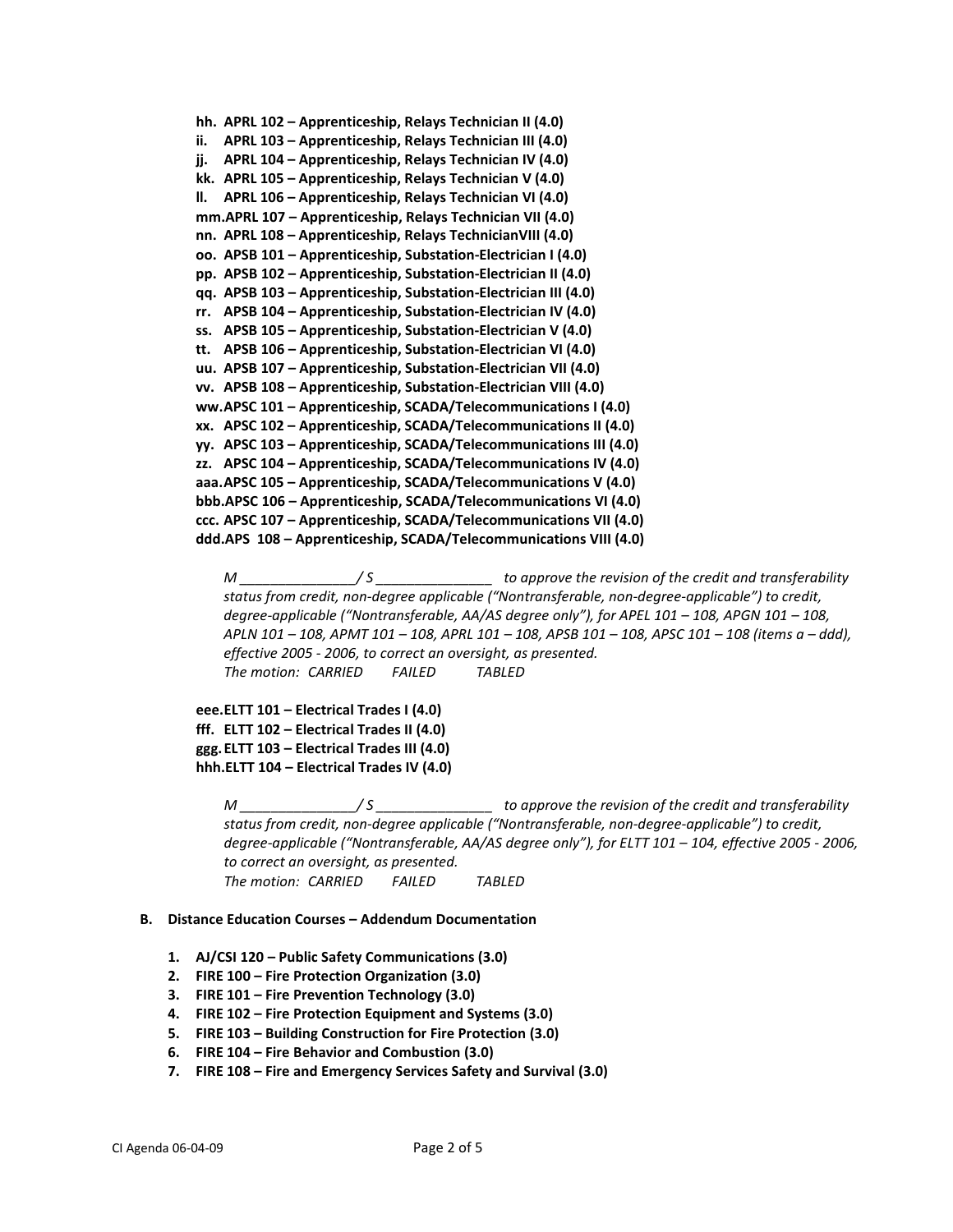*M /S to approve the Distance Education Addendum for AJ/CSI 120, FIRE 100, 101, 102, 103, 104, and 108, effective 2009 – 2010, to provide greater access and allow the inclusion of all modalities of learning, as presented. The motion: CARRIED FAILED TABLED*

## **C. Majors and Certificates**

## **1. Deleted Majors and Certificates**

## **a. Electrical Wiring Technology Certificate**

*M\_\_\_\_\_\_\_\_\_\_\_\_\_\_\_/S \_\_\_\_\_\_\_\_\_\_\_\_\_\_\_ to approve the deletion of the Electrical Wiring Technology Certificate from the credit programs, effective 2009 - 2010, as presented. The motion: CARRIED FAILED TABLED*

## **b. Electronics Certificate**

*M \_\_\_\_\_\_\_\_\_\_\_\_\_\_\_/S \_\_\_\_\_\_\_\_\_\_\_\_\_\_\_ to approve the deletion of the Electronics certificate from the credit programs, effective 2009 - 2010, as presented. The motion: CARRIED FAILED TABLED*

## **c. Waste Water Technology Certificate**

*M \_\_\_\_\_\_\_\_\_\_\_\_\_\_\_/S \_\_\_\_\_\_\_\_\_\_\_\_\_\_\_ to approve the deletion of the Waste Water Technology certificate from the credit programs, effective 2009 - 2010, as presented. The motion: CARRIED FAILED TABLED*

### **d. Water Treatment Technology Certificate**

*M \_\_\_\_\_\_\_\_\_\_\_\_\_\_\_/S \_\_\_\_\_\_\_\_\_\_\_\_\_\_\_ to approve the deletion of the Water Treatment Technology certificate from the credit programs, effective 2009 - 2010, as presented. The motion: CARRIED FAILED TABLED*

# **2. Revised Majors and Certificates**

## **a. Business Accounting Technician Major and Certificate**

*M \_\_\_\_\_\_\_\_\_\_\_\_\_\_\_/ S \_\_\_\_\_\_\_\_\_\_\_\_\_\_\_ to approve the revision of the textual description for the Business Accounting Technician major and certificate, effective 2009 - 2010, as presented. The motion: CARRIED FAILED TABLED*

# **b. Business Administrative Assistant Major and Certificate**

*M \_\_\_\_\_\_\_\_\_\_\_\_\_\_\_/ S \_\_\_\_\_\_\_\_\_\_\_\_\_\_\_ to approve the revision of the textual description for the Business Administrative Assistant major and certificate, effective 2009 - 2010, as presented. The motion: CARRIED FAILED TABLED*

### **c. Business Administration Major**

*M \_\_\_\_\_\_\_\_\_\_\_\_\_\_\_/ S \_\_\_\_\_\_\_\_\_\_\_\_\_\_\_ to approve the revision of the textual description for the Business Administration major, effective 2009 - 2010, as presented. The motion: CARRIED FAILED TABLED*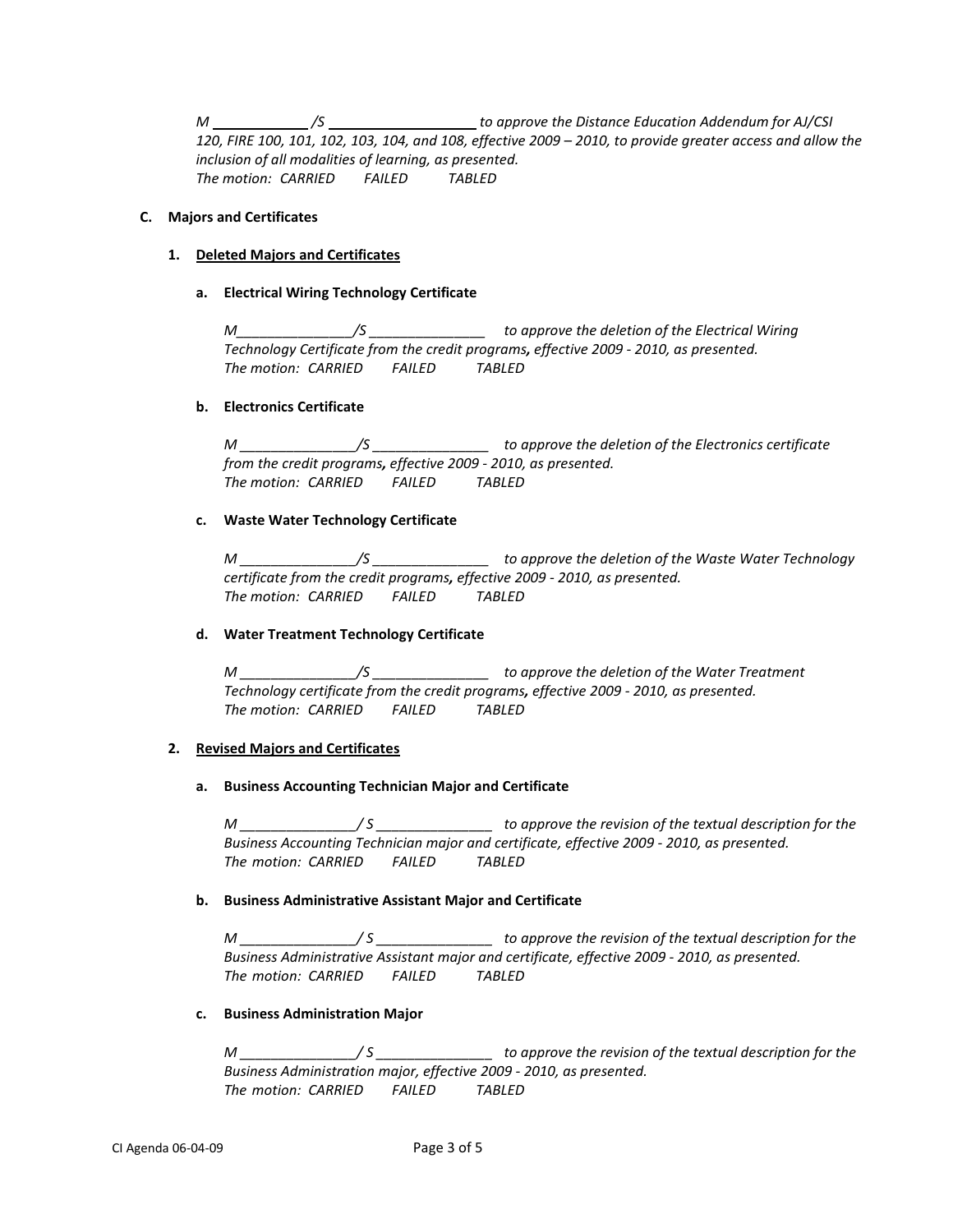### **c. Business Financial Services Major and Certificate**

*M \_\_\_\_\_\_\_\_\_\_\_\_\_\_\_/ S \_\_\_\_\_\_\_\_\_\_\_\_\_\_\_ to approve the revision of the textual description for the Business Financial Services major and certificate, effective 2009 - 2010, as presented. The motion: CARRIED FAILED TABLED*

# **d. Business Management Major and Certificate**

*M \_\_\_\_\_\_\_\_\_\_\_\_\_\_\_/ S \_\_\_\_\_\_\_\_\_\_\_\_\_\_\_ to approve the revision of the textual description for the Business Management major and certificate, effective 2009 - 2010, as presented. The motion: CARRIED FAILED TABLED*

## **e. Business Marketing Major and Certificate**

*M \_\_\_\_\_\_\_\_\_\_\_\_\_\_\_/ S \_\_\_\_\_\_\_\_\_\_\_\_\_\_\_ to approve the revision of the textual description for the Business Marketing major and certificate, effective 2009 - 2010, as presented. The motion: CARRIED FAILED TABLED*

## **f. Business Office Technician Major and Certificate**

*M \_\_\_\_\_\_\_\_\_\_\_\_\_\_\_/ S \_\_\_\_\_\_\_\_\_\_\_\_\_\_\_ to approve the revision of the textual description for the Business Office Technician major and certificate, effective 2009 - 2010, as presented. The motion: CARRIED FAILED TABLED*

## **g. Computer Information Systems Major and Certificate**

*M \_\_\_\_\_\_\_\_\_\_\_\_\_\_\_/ S \_\_\_\_\_\_\_\_\_\_\_\_\_\_\_ to approve the revision of the textual description for the Computer Information Systems major and certificate, effective 2009 - 2010, as presented. The motion: CARRIED FAILED TABLED*

# **h. Legal Assistant Major and Certificate**

*M \_\_\_\_\_\_\_\_\_\_\_\_\_\_\_/ S \_\_\_\_\_\_\_\_\_\_\_\_\_\_\_ to approve the revision of the textual description for the Legal Assistant major and certificate, effective 2009 - 2010, as presented. The motion: CARRIED FAILED TABLED*

# **i. Physical Education Major**

*M \_\_\_\_\_\_\_\_\_\_\_\_\_\_\_/ S \_\_\_\_\_\_\_\_\_\_\_\_\_\_\_ to approve the revision of the Physical Education Major to add PE 144 to the acceptable course selections under section II, effective 2009 - 2010, as presented. The motion: CARRIED FAILED TABLED*

### **D. General Catalog (Textual, Major and Certificate Items)**

**1. Graduation Requirements (2008 – 2009 General Catalog, pp. 32 – 34)**

*M /S to approve the revisions to the Graduation Requirements, sections II – V (2008 – 2009 General Catalog, pp. 32 - 34), to reflect Curriculum and Instruction Committee actions and Title 5 mandates, effective 2009 – 2010, as presented. The motion: CARRIED FAILED TABLED*

**2. Transfer Preparation, CSU – GE Breadth Requirements (2008 – 2009 General Catalog, pp. 34 – 36)**